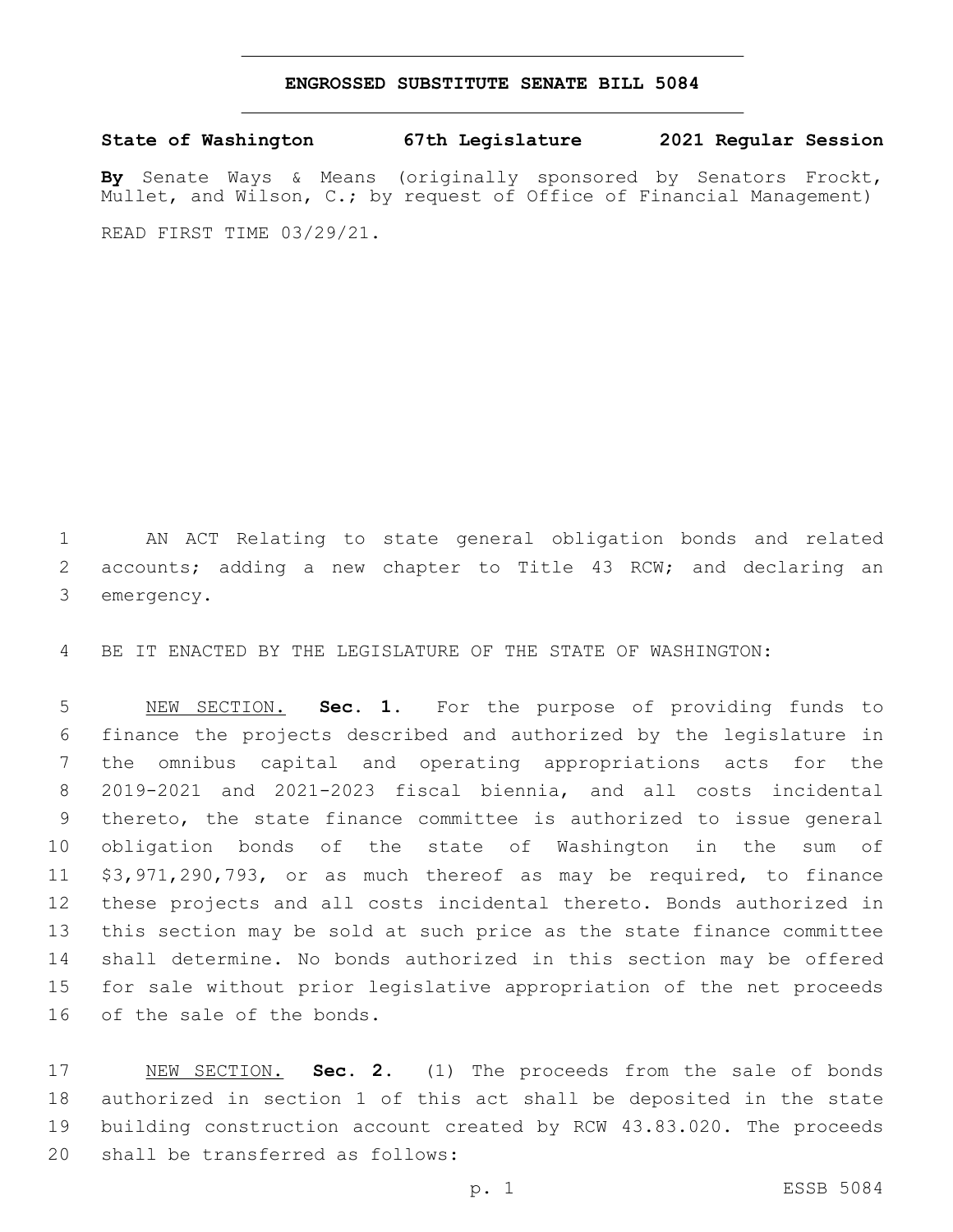(a) \$3,800,722,793 to remain in the state building construction 2 account created by RCW 43.83.020;

 (b) \$170,568,000 to the state taxable building construction account. All receipts from taxable bonds issued are to be deposited into the account. If the state finance committee deems it necessary or advantageous to issue more than the amount specified in this subsection (1)(b) as taxable bonds in order to comply with federal internal revenue service rules and regulations pertaining to the use of nontaxable bond proceeds or in order to reduce the total financing costs for bonds issued, the proceeds of such additional taxable bonds shall be transferred to the state taxable building construction account in lieu of any transfer otherwise provided by this section. If the state finance committee determines that a portion of the amount specified in this subsection (1)(b) as taxable bonds may be issued as nontaxable bonds in compliance with federal internal revenue service rules and regulations pertaining to the use of nontaxable bond proceeds, then such bond proceeds shall be transferred to the state building construction account in lieu of the transfer to the state taxable building construction account otherwise provided by this subsection (1)(b). The state treasurer shall submit written notice to the director of financial management if it is determined that any such additional transfer to the state taxable building construction account is necessary or that a transfer from the state taxable building construction account to the state building construction account may be made. Moneys in the account may be spent 26 only after appropriation.

 (2)(a) The state treasurer shall transfer bond proceeds deposited in the state building construction account into the outdoor recreation account created by RCW 79A.25.060, the habitat conservation account created by RCW 79A.15.020, the farm and forest account created by RCW 79A.15.130, and the Ruth Lecocq Kagi early learning facilities development account created by RCW 43.31.569, at various times and in various amounts necessary to support authorized 34 expenditures from those accounts.

 (b) The state treasurer shall transfer bond proceeds deposited in the state taxable building construction account into the Ruth Lecocq Kagi early learning facilities revolving account created by RCW 43.31.569 at various times and in various amounts necessary to support authorized expenditures from that account.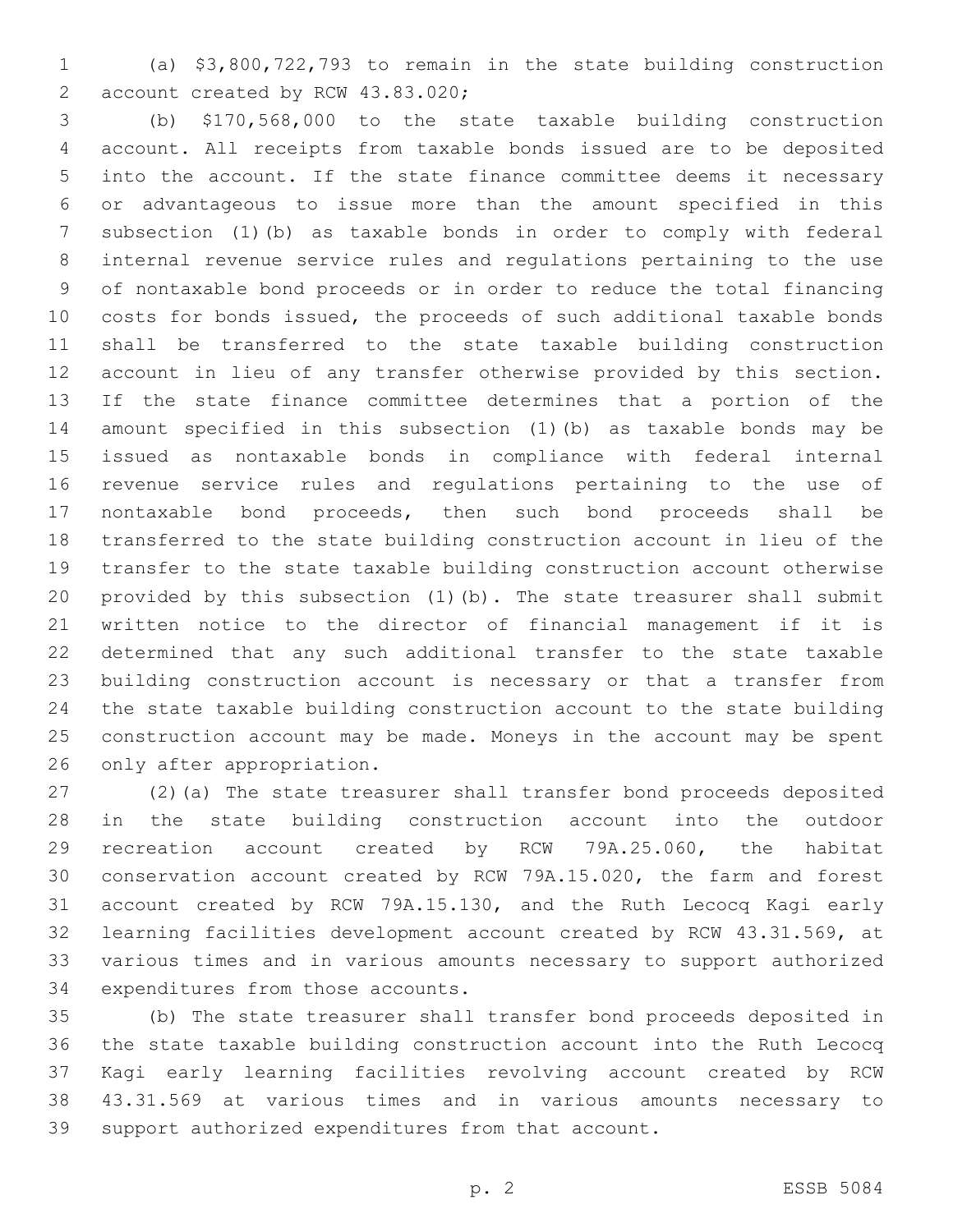(3) These proceeds shall be used exclusively for the purposes specified in this section and for the payment of expenses incurred in the issuance and sale of the bonds issued for the purposes of this section, and shall be administered by the office of financial 5 management subject to legislative appropriation.

 NEW SECTION. **Sec. 3.** (1) The debt-limit general fund bond retirement account shall be used for the payment of the principal of and interest on the bonds authorized in section 1 of this act.

 (2) The state finance committee shall, on or before June 30th of 10 each year, certify to the state treasurer the amount needed in the ensuing twelve months to meet the bond retirement and interest requirements on the bonds authorized in section 1 of this act.

 (3) On each date on which any interest or principal and interest payment is due on bonds issued for the purposes of section 2 (1) and (2) of this act the state treasurer shall withdraw from any general state revenues received in the state treasury and deposit in the debt-limit general fund bond retirement account an amount equal to the amount certified by the state finance committee to be due on the 19 payment date.

 NEW SECTION. **Sec. 4.** (1) Bonds issued under section 1 of this act shall state that they are a general obligation of the state of Washington, shall pledge the full faith and credit of the state to 23 the payment of the principal thereof and the interest thereon, and shall contain an unconditional promise to pay the principal and interest as the same shall become due.

 (2) The owner and holder of each of the bonds or the trustee for the owner and holder of any of the bonds may by mandamus or other appropriate proceeding require the transfer and payment of funds as 29 directed in this section.

 NEW SECTION. **Sec. 5.** The legislature may provide additional means for raising moneys for the payment of the principal of and interest on the bonds authorized in section 1 of this act, and sections 2 and 3 of this act shall not be deemed to provide an exclusive method for the payment.

 NEW SECTION. **Sec. 6.** Sections 1 through 5 of this act constitute a new chapter in Title 43 RCW.